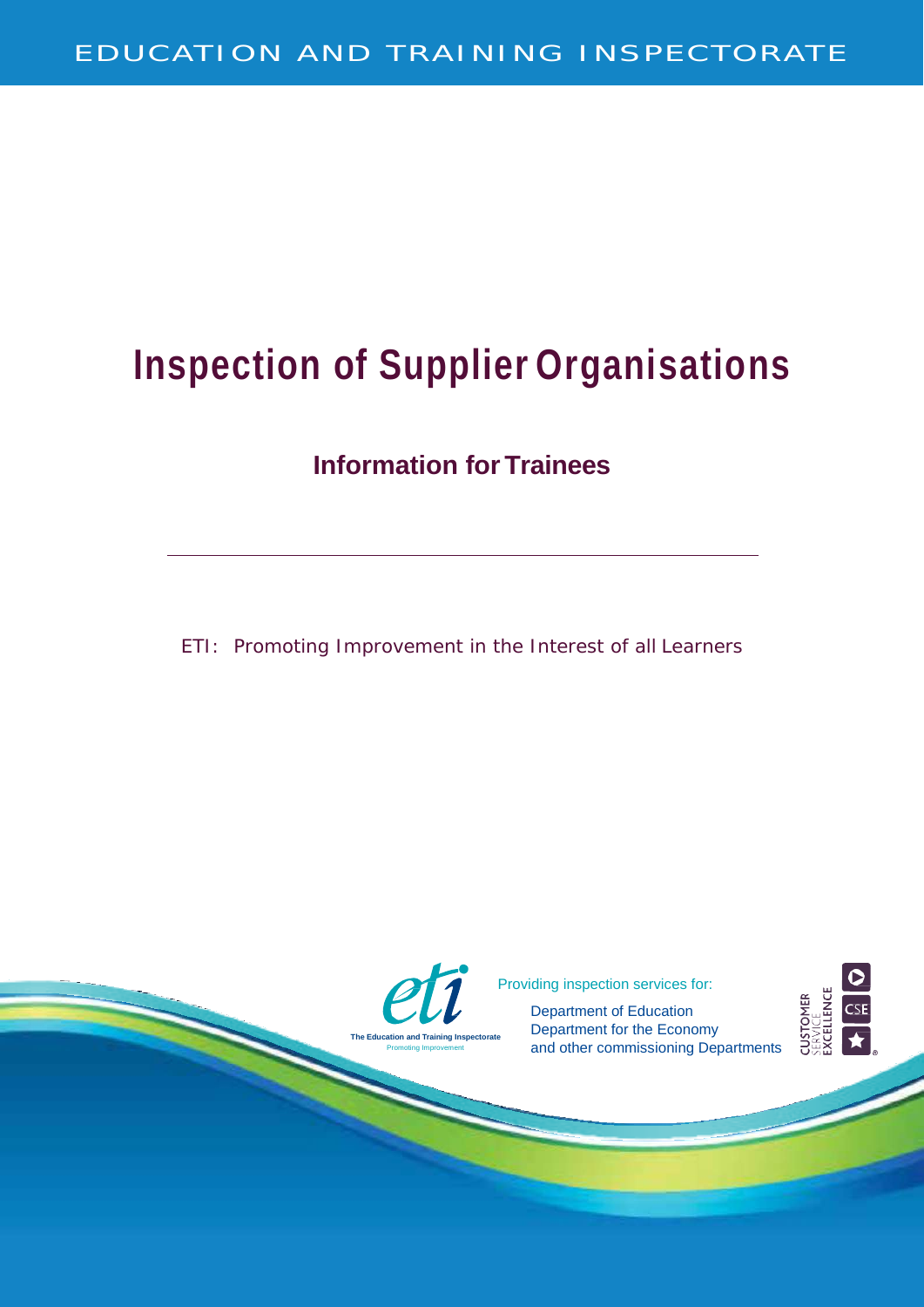#### **WHY ISTHE SUPPLIER ORGANISATION BEING INSPECTED?**

All supplier organisations are inspected regularly by the Education and Training Inspectorate. The purpose of inspection visits is to ensure the highest possible standards of training and learning throughout the supplier organisations in Northern Ireland. Inspections inform all those who need to know, such as Management Committees, the trainees, parents, employers, the general public, the Department for the Economy (the Department), and the Northern Ireland Assembly, how good the supplier organisations in Northern Ireland are and what needs to be changed so that they can improve.

#### **WHOINSPECTS?**

Supplier organisations are inspected by Inspectors working on behalf of the Department. They have experience and qualifications in education and training and many have worked in business and industry. The inspection team may alsohave Associate Assessors drawn from the wider education and training sectors. The teamis led by the Reporting Inspector (RI) who is in charge of the inspection and responsible for the report of the findings.  $\frac{1}{2}$  for the report of the findings.

#### **WHAT HAPPENS DURING AN INSPECTION?**

During the inspection, the Inspectors:

- $\bullet$  observe how the training is carried out and talk to the training staff and management;
- O talk to the trainees;
- $\circ$  visit and observe trainees in the workplace;
- **O** scrutinise trainees' personal training plans;
- O talk to employers;
- examine portfolios of trainees' work; and
- scrutinise a range of documentation provided by the supplier organisation.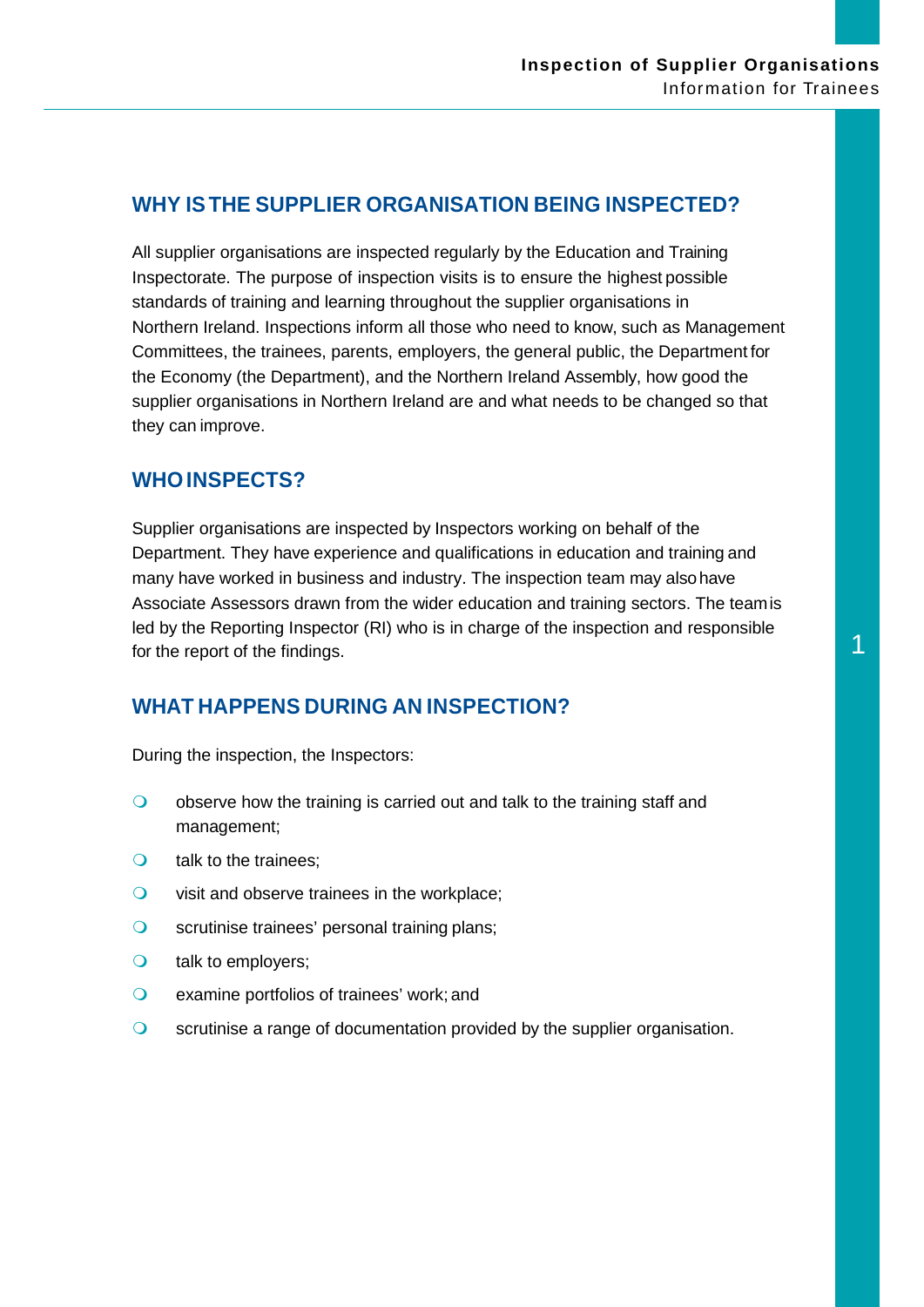They assess:

- **O** the effectiveness of the leadership and management in raising achievement and supporting trainees;
- **O** the effectiveness of the teaching, training and learning and assessment;
- how well the learning experiences, programmes and activities meet the needs of the trainees and the wider community;
- how well trainees are cared for, guided and supported; and
- **O** how well trainees develop and achieve.

An Inspector will want to talk informally to some groups of trainees, without a member of staff being present about:

- trainees' reasons for choosing a particular occupation;
- how trainees were introduced and inducted to the supplier organisation;
- $\circ$  the help available in the supplier organisation if trainees have any personal difficulties;
- O careers guidance;
- O access to learning resources;
- O the complaints and grievance procedures;
- trainees' experiences in the supplier organisation, for example;
- **Q** timetabling, accommodation, facilities and disciplinary issues; and
- **O** supplier organisation policies on matters such as safeguarding, inclusion and diversity.

#### **HOW CAN I BE INVOLVED IN THE INSPECTION PROCESS?**

Use the inspection process and give your views on how well the supplier organisation is doing by:

- completing a confidential trainee questionnaire, which are distributed prior to the inspection by the supplier organisation;
- **o** through focus group discussions with an Inspector;
- during the inspection, contacting any member of the Inspection team to arrange a discussion; and
- **Q** contacting Inspection Services Team prior to, or during the inspection (by e-mail to: [eti@education-ni.gov.uk o](mailto:eti@education-ni.gov.uk)r telephone to: 028 9127 9726).